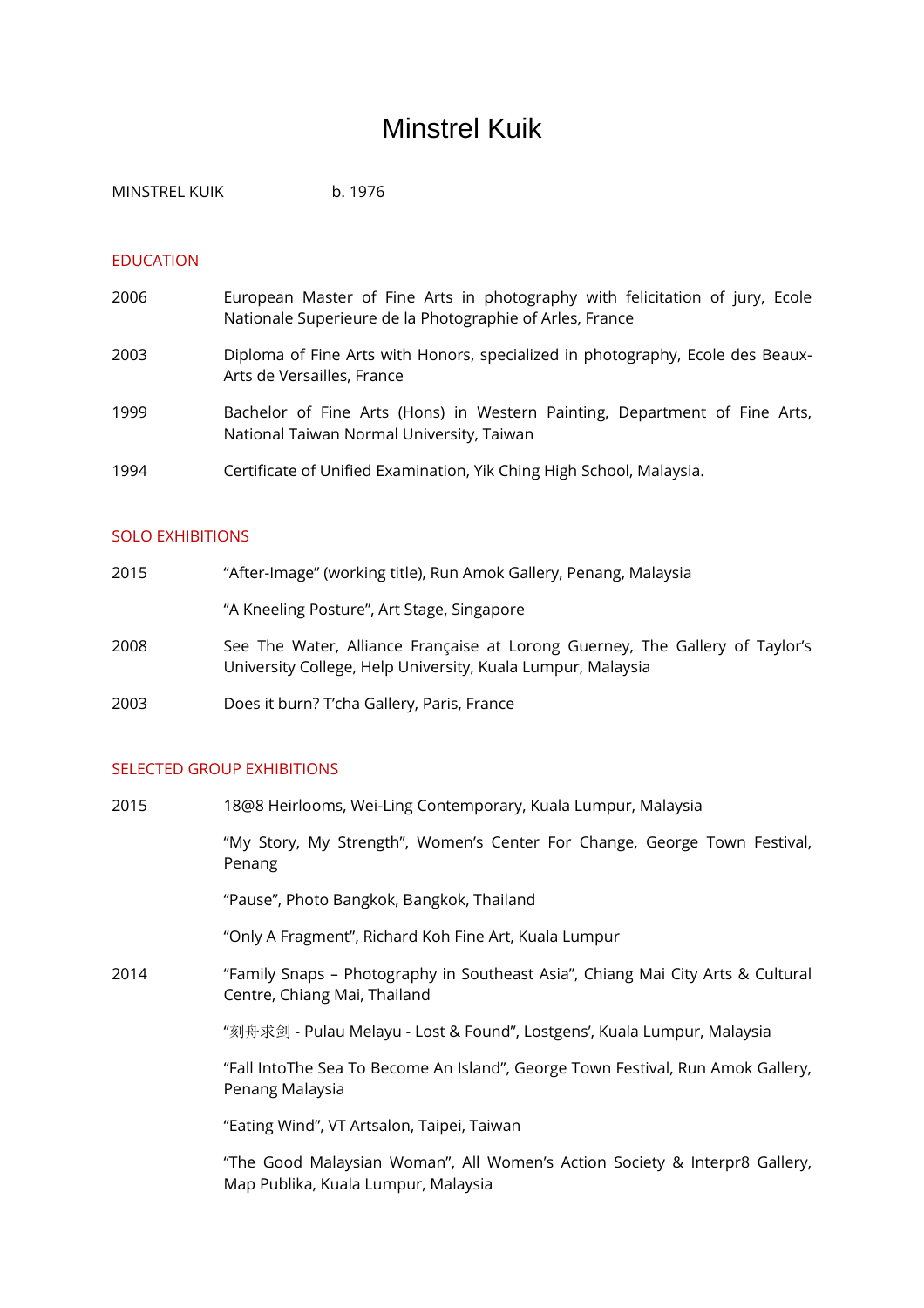|      | "Women's Voices-International Photography Exhibition 2014", Soulangh Cultural<br>Park, Tainan City, Taiwan                                                                            |
|------|---------------------------------------------------------------------------------------------------------------------------------------------------------------------------------------|
|      | "My Country", Shalini Ganendra Fine Art in cooperation with Louis K. Meisel<br>Gallery, New York, USA                                                                                 |
| 2013 | "The Home Series", Higashikawa Photo Festival, Higashikawa, Japan                                                                                                                     |
|      | "M for Malaise", Magazin de Jouets, Arles, France                                                                                                                                     |
|      | "Eating Wind", Run Amok Gallery, Penang, Malaysia                                                                                                                                     |
| 2011 | Cross+scape, Asean-Korea Contemporary Media Art Exhibition, Kumho Museum<br>of Art, Seoul, Korea. Jeonbuk Museum of Art, JeonJu, Korea. GoEun Museum of<br>Photography, Busan, Korea. |
|      | Photoquai 2011, Musée du quai Branly, Paris, France                                                                                                                                   |
|      | Review: KL, Datum Kuala Lumpur Architecture Festival, Map, Kuala Lumpur,<br>Malaysia                                                                                                  |
|      | Tanah Ayeh, Valentine Willie Fine Art and Selasar Sunaryo Art Space, Bandung,<br>Indonesia                                                                                            |
| 2010 | 3 Young Contemporaries, Valentine Willie Fine Art, Kuala Lumpur                                                                                                                       |
|      | Through The Looking Glass, The Annex, Kuala Lumpur, Malaysia; 2902 Gallery,<br>Singapore                                                                                              |
| 2009 | International Discoveries II, FotoFest, Houston, USA                                                                                                                                  |
|      | Secured Area, National Art Gallery, Kuala Lumpur, Malaysia                                                                                                                            |
| 2008 | Entry Points Community Project, 1948 art space, Sri Kembangan New Village,<br>Malaysia                                                                                                |
|      | Out of Berlin, Pass the picture, The Annex, Kuala Lumpur, Malaysia                                                                                                                    |
| 2007 | Artsfest, Cork Institute of Technology (CIT), Cork, Ireland                                                                                                                           |
|      | Future Image, Dun Laoghaire Institute of Art, Design & Technology, Dublin,<br>Ireland                                                                                                 |
|      | Out of Berlin, Pass the picture, Goethe Institute, Berlin                                                                                                                             |
|      | Sharing Space: Contemporary Photography of Malaysia & Japan,                                                                                                                          |
|      | Biennale of Kuala Lumpur International of Photography, The Annex, Kuala<br>Lumpur, Malaysia                                                                                           |
|      | Photos Divers, Festival of Levallois, Levallois, France                                                                                                                               |
| 2006 | Work in Progress, International Festival of Photography of Arles, Arles, France                                                                                                       |
| 1999 | Sales 0.99, Gallery of National Taiwan Normal University, Taipei, Taiwan                                                                                                              |